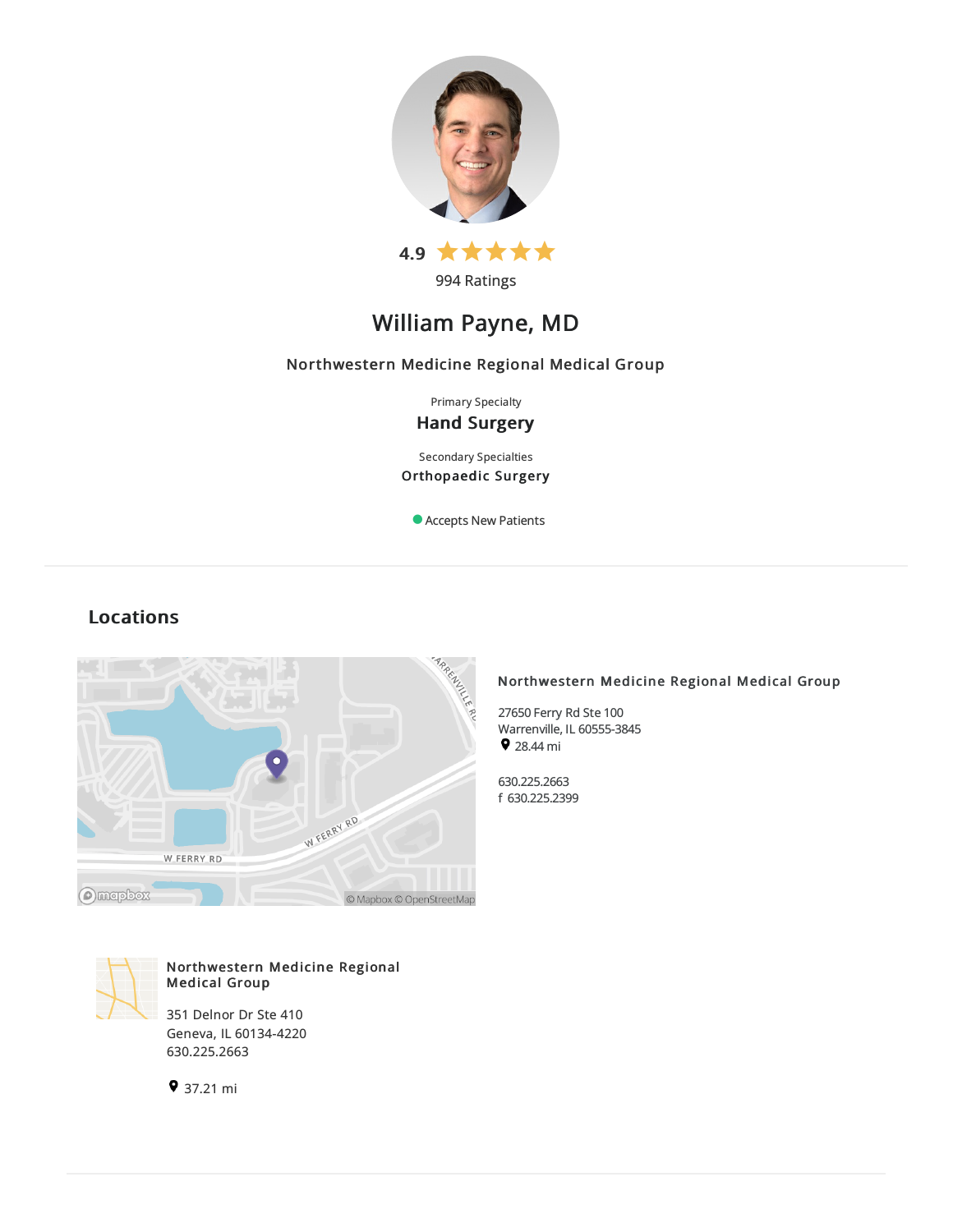## Insurance Accepted

Insurance plans are subject to change. View [insurance](https://www.nm.org/patients-and-visitors/billing-and-insurance/insurance-information/accepted-insurance-plans) plans accepted at each hospital and by each NMHC physician group.

## Practice Groups and Affiliations

| <b>Medical Group</b>      | Northwestern Medicine Regional Medical Group               |  |
|---------------------------|------------------------------------------------------------|--|
| <b>Physician Category</b> | Northwestern Medicine Physician Network                    |  |
|                           | Northwestern Medicine Regional Medical Group               |  |
| On Medical Staff At       | <b>Central DuPage Hospital</b>                             |  |
|                           | <b>Delnor Hospital</b>                                     |  |
|                           | Northwestern Medicine Surgery Center                       |  |
|                           |                                                            |  |
| <b>Education</b>          |                                                            |  |
|                           |                                                            |  |
| <b>Medical Education</b>  | MD, Southern Illinois University School of Medicine - 2004 |  |
| Residency                 | Southern Illinois University - 2009                        |  |
| Fellowship                | Indiana Hand to Shoulder Center - 2010                     |  |

## Board Certifications

American Board of Orthopaedic Surgery - Orthopaedic Surgery (Certified) American Board of Orthopaedic Surgery -Surgery of the Hand (Certified)

## Practice Focus Areas

Carpal tunnel syndrome Elbow Surgery Reconstructive Upper Extremity Surgery Hand and Wrist Microsurgery Hand Reconstructive Surgery

## Ratings & Reviews

At Northwestern Medicine, our patient's feedback is important to us. While different care providers have their own unique strengths, we strive to be as transparent as possible with our quality of care. Read more

## Care Provider Ratings

Overall rating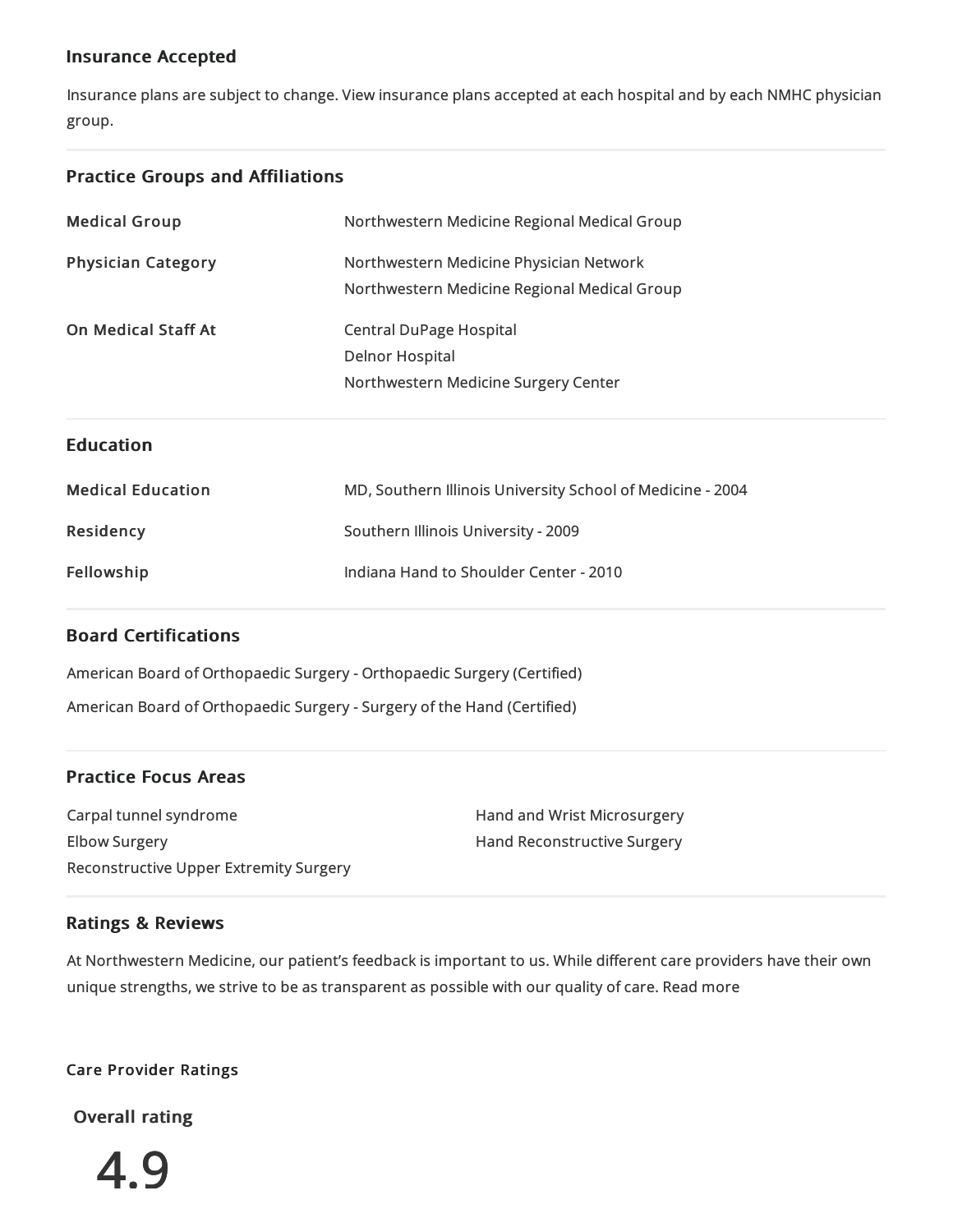

Reviews From Patients 357 Reviews

**AUGUST 30 2021** 

Excellent doctor.

#### AUGUST 302021

Dr Payne explained results of c-ray/mri and options in a clear & concise manner.

#### AUGUST 232021

He was extremely thorough and explained everything.

#### AUGUST 232021

Dr. Payne unfailingly responds to every question with detailed explanations relevant to my medical concerns. He is particularly skilled at elucidating pros and cons of suggested treatments and outcomes, not over-promising (with respect for the complexity of the situation and possible complications), but rather offering positive encouragement for the agreed upon treatment decision. His attitude and actions inspire confidence.

#### AUGUST 192021

 $He\tilde{A}\tilde{A}$ ,  $\tilde{a}$ ,  $\tilde{a}$  as patient and very caring.

## AUGUST 192021

Dr. Payne was amazing and such a joy to have as a doctor!

## AUGUST 192021

He helped my problem! The second day and my fingers are so much better. Almost pain free and flexible again! So thankful!

## AUGUST 162021

Very personal and professional

## AUGUST 152021

Dr. Payne was very kind. Explained all my options to me. He was great with my daughter.

## AUGUST 122021

Dr. Payne is the center of the team as the surgeon, of course, and as such he sets the standard of medical expertise and also of communication with the patient. As far as my understanding allows me to make this judgment, and up to this point, I could not ask for better care for this particular serious injury than I have received from Dr. Payne.

#### AUGUST 122021

Trusted, experienced, knowledgeable, helpful, friendly, and explains medical issues in an understandable  $\cdots$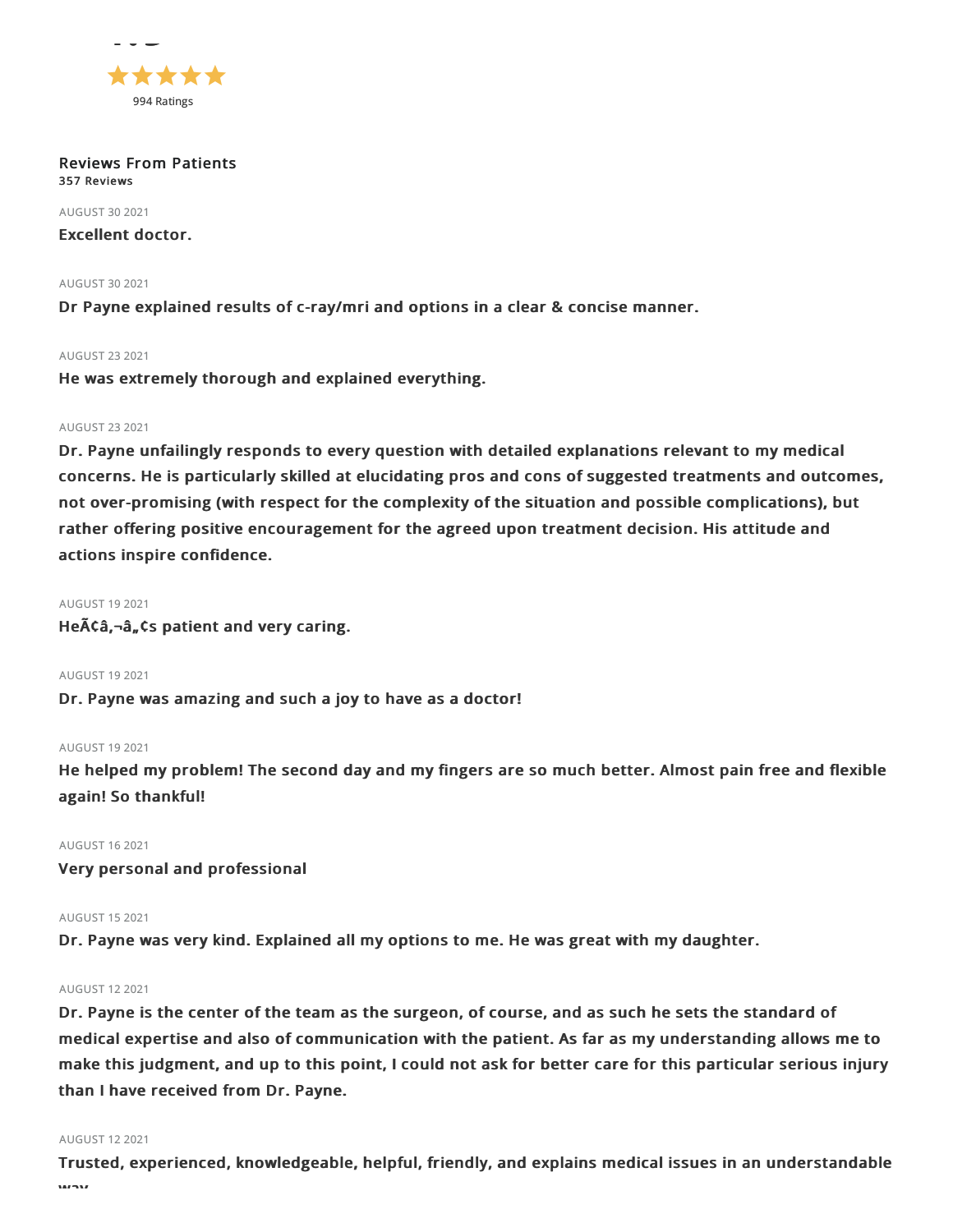way.

### AUGUST 102021

His exam was thorough, he asked good questions and listened carefully.

#### AUGUST 42021

Overall patient and informative

### AUGUST 22021

He listened to my complaints, took some x-rays, examined my wrist, tested my movements and showed me on the x-rays where my problem originated and why it was causing me pain. He was friendly and professional, but I felt confident in his knowledge and he really cared.

#### AUGUST 22021

Thorough information and test before the surgery to make sure that it was exactly and correctly diagnosed.

### JULY 29 2021

He broke everything down when it came to my sons elbow and made sure he answered every question I asked and made sure I understood what was going on with my son.

#### JULY 29 2021

He has great follow up pre and post

### JULY 272021

Dr. Payne provides a very clear description of the medical condition and possible treatment plans, helping the patient decide the best course of medical care. Treatment proceeds according to his prescription.

#### JULY 262021

Steroid shots didnââ,¬â"¢t hurt!!! Heââ,¬â"¢s the best

#### JULY 262021

Doctor Payne explained everything and I felt he was really present during our conversations.

### JULY 232021

## Atencion al paciente.

## JULY 222021

He was gracious and explained my hand issue in detail. He took the time to answer all my questions

## JULY 222021

## Caring, considerate, offers patients choices

JULY 212021

#### Very informative.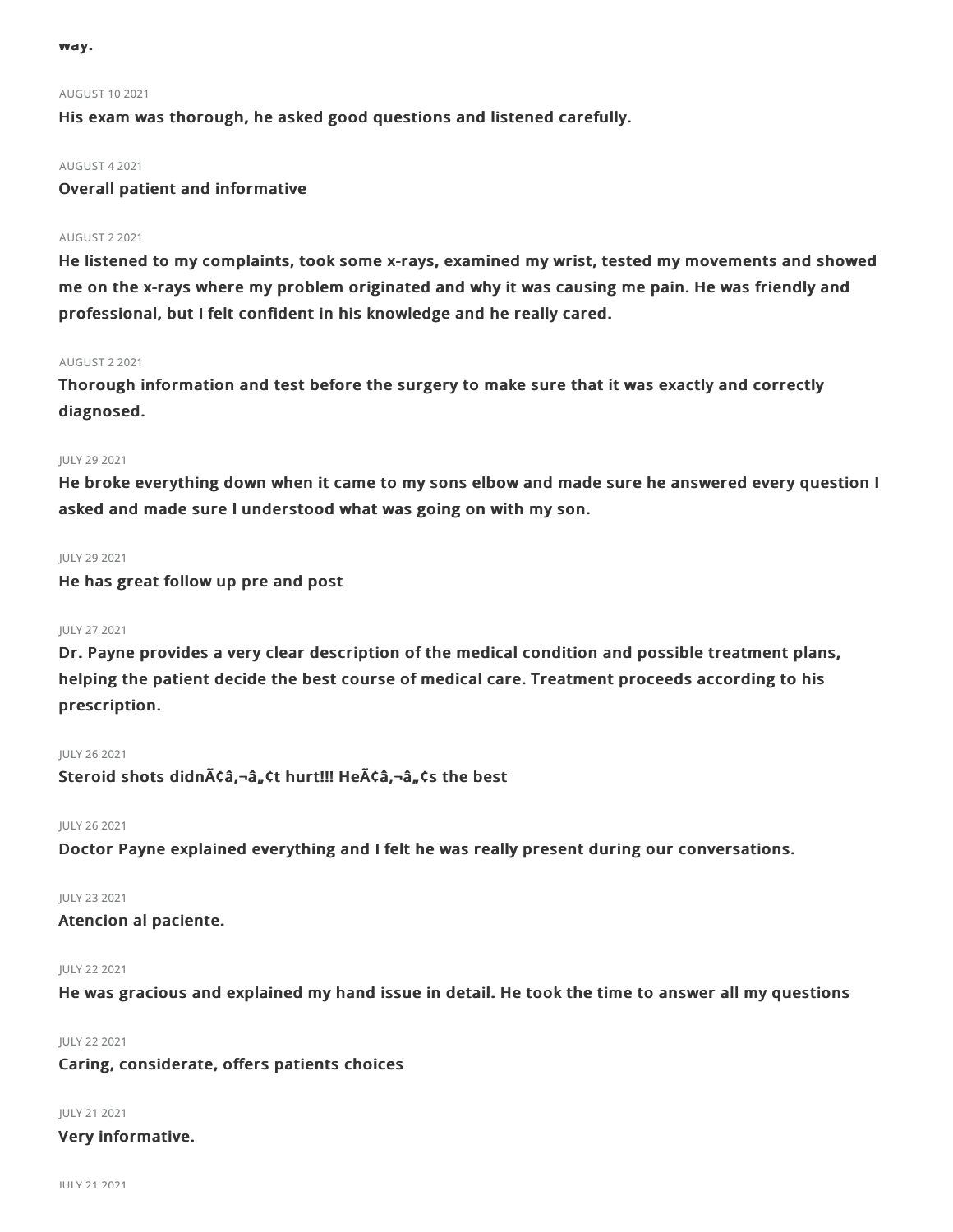#### JULY 212021

He is very compassionate and caring. He offers options and clearly defines each one to help me make the choice I feel is better for me.

#### JULY 202021

Really, it  $\tilde{A}(\tilde{A})$ ,  $\tilde{A}(\tilde{A})$ ,  $\tilde{A}(\tilde{A})$  to tell, but he seemed competent, and I was satisfied with his approach.

#### JULY 202021

First of all I needed help with my pain and I went to Dr. Payne. I can almost make a movie out of this line. He knows what he $\tilde{A}$ câ,-â,cs doing, he has a well trained staff - life is good.

#### JULY 192021

He was great with my daughter and knowledgeable

#### JULY 152021

Dr. Payne shares his thoughts about recommended treatments clearly and persuasively, and takes time to listen to the patient $\tilde{A}$  $\zeta$  $\hat{a}$ , $-\hat{a}$ , $\zeta$ s  $\tilde{A}$  $\zeta$  $\hat{a}$ , $-\tilde{A}$  $\tilde{A}$  $\tau$ eports $\tilde{A}$  $\zeta$  $\hat{a}$ , $-\gamma$  of symptoms and goals for outcome. It is a good combination for building trust in the doctor $\tilde{A}$ câ, $-\hat{a}$ , Cs judgment, and hope in the future outcome.

#### JULY 152021

Dr. Payne from day one was very professional and attentive. He explained everything in detail and addressed all of our concerns. All of my son's followed up appointments he went through the xray images taken and showed and explained the images thoroughly and progresses made.

#### JULY 132021

Explained everything and he was easy to talk to

#### JULY 132021

Very friendly and very Thorough. Very good with kids

#### JULY 122021

Personable and thorough

#### JULY 122021

Knows his stuff, has a good bedside manner, always in a great mood.

#### JULY 112021

Explores the options available before suggesting surgery.

#### JULY 82021

Explains things well

#### JULY 62021

Dr. Payne is very professional and knowledgeable. He provides information in an easy to understand manner while providing comprehensive details allowing the patient to participate in decisions related to the care of the medical condition. My husband was under Dr. Payne's medical care and was very pleased with the outcome.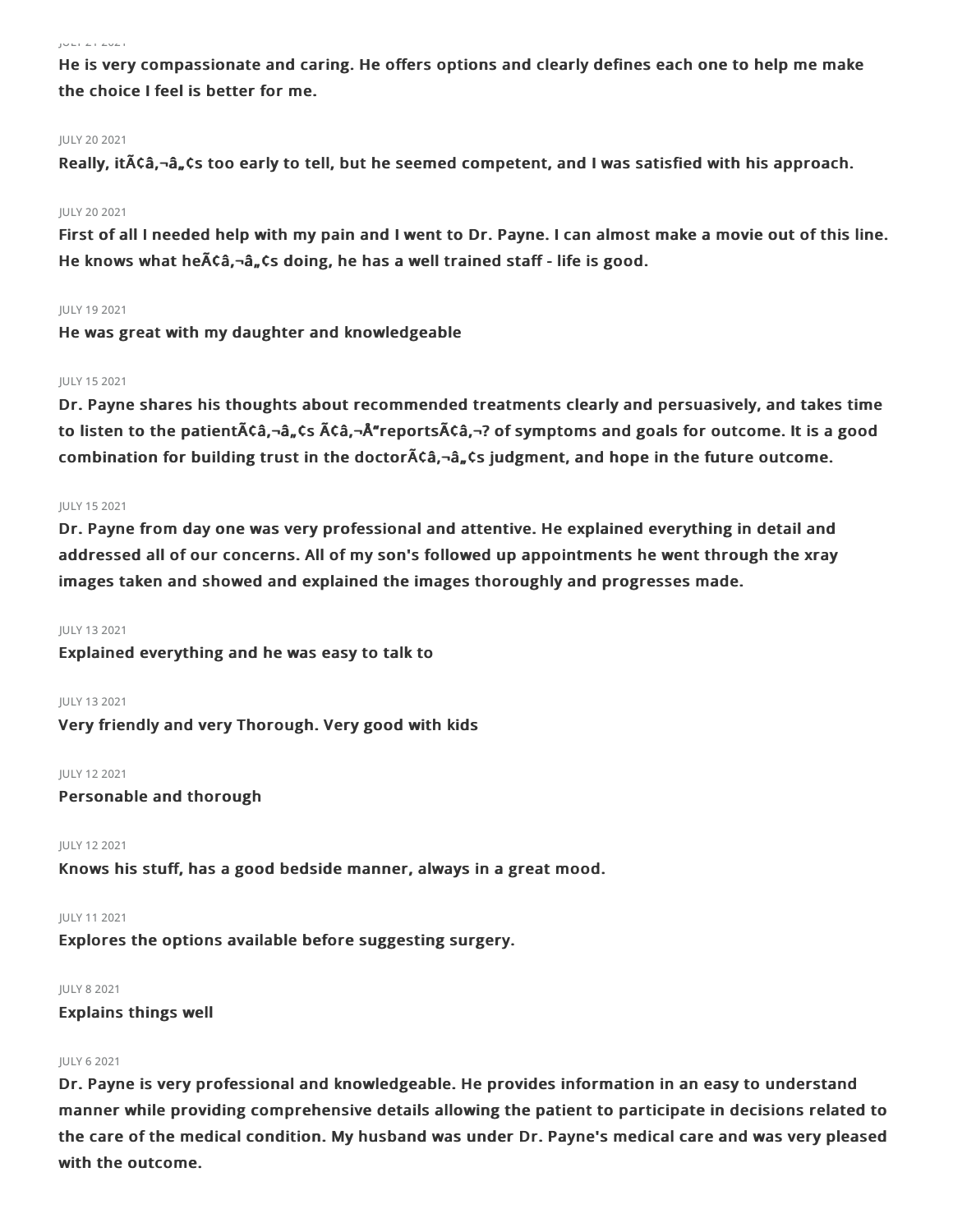JULY 52021

## professional, good communication

#### JULY 52021

Dr. Payne is very compassionate and detailed/thorough in his assessment and recommendations.

#### JULY 12021

He was very thorough and understanding. He listened very well and talked through multiple possible diagnoses. He gave us a lot of time and answered all our questions.

## JULY 12021

Like the way he took care of my surgery.

#### JUNE 302021

I was comfortable with him

#### **IUNE 29 2021**

It's because of good/sound medical and professional services offered.

#### JUNE 282021

Seemed nice, went into detail on my care overall good service

#### JUNE 28 2021

Friendly, listens to me and answers so I understand.

#### JUNE 242021

He spent the time required with me, and returned to the room when I had questions

#### JUNE 232021

Very good doctor and good looking .

## JUNE 232021

## Very knowable

#### JUNE 222021

Dr. Payne was very nice and explained my problem and all possible solutions. He recommended what he thought the best course of treatment was. I felt very satisfied with his care.

### JUNE 222021

Very professional. Explained everything.

JUNE 22 2021

## Amazing Dr!

#### JUNE 102021

He explains the healing process and treatment very thoroughly and takes his time with you as a patient. It is very reassuring!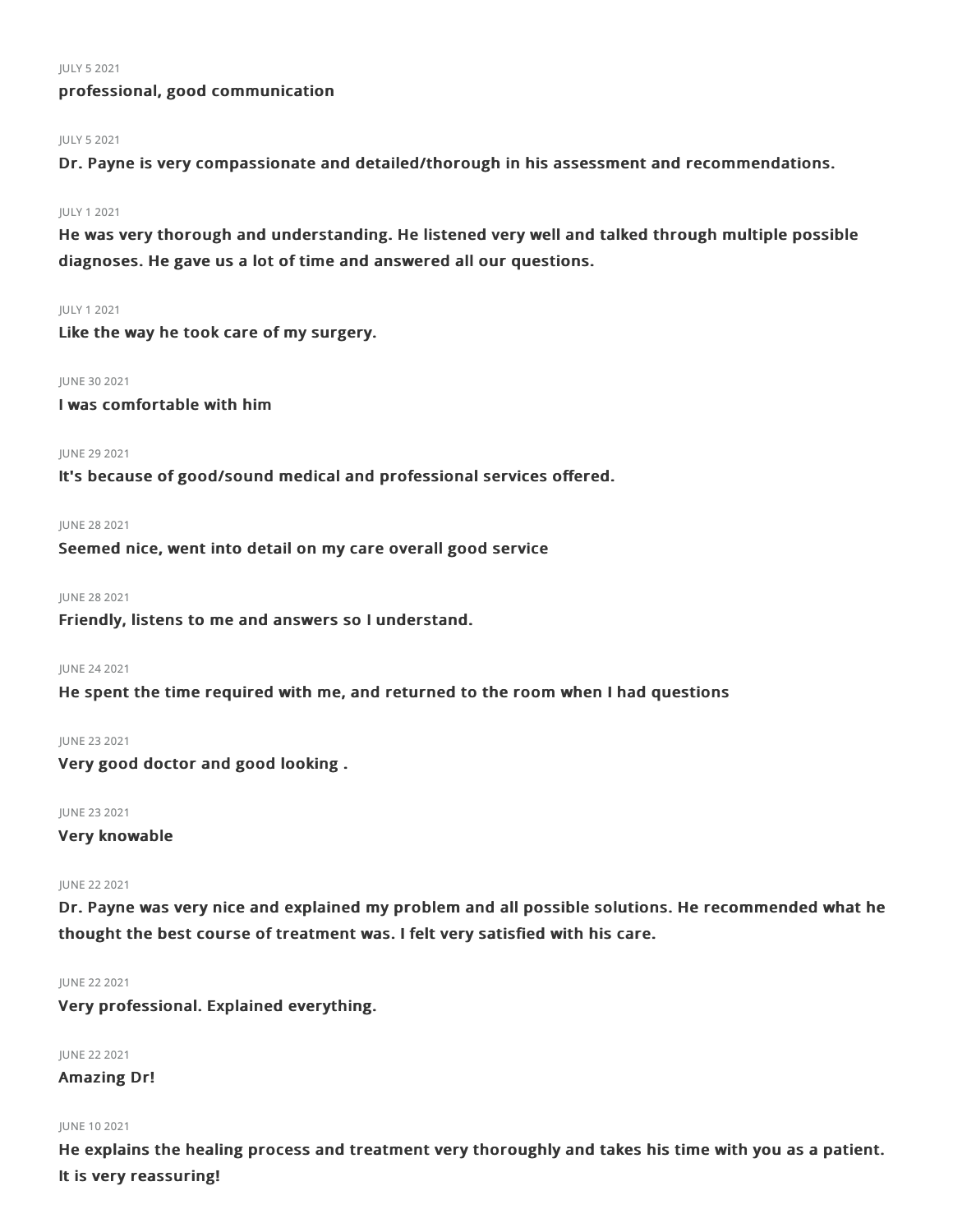#### JUNE 92021

## Very informative

## JUNE 92021

He is a caring and very knowledgeable provider in his field of expertise.

### JUNE 82021

Very caring and nice. Made me feel comfortable and very knowledgeable.

## JUNE 82021

Very knowledgeable and willing to process all information to insure the best treatment is performed.

#### JUNE 32021

He did a great job. I appreciate all his efforts with my injury.

## JUNE 32021

He is amazing and always makes time with us

### JUNE 32021

Profesional en la atenciÃ*f*Â<sup>3</sup>n medica Puntual en la informaciÃ*f*Â<sup>3</sup>n en mi situaciÃ*f*Â<sup>3</sup>n Eficiencia y profesionalismo Excelente presentaciÃ $f \hat{A}^3$ n ComprensiÃ $f \hat{A}^3$ n en la atenciÃ $f \hat{A}^3$ n

#### JUNE 12021

Explained everything clearly.

## MAY 272021

Very professional and knowledgeable

#### MAY 272021

He really cares about his patients and the care he gives to his clients.

MAY 272021

## Good help

MAY 252021 Very kind and explained everything

#### MAY 242021

## Dr. Payne takes the time to understand your concerns and/or questions.

MAY 212021

## Very informative

MAY 20 2021

## He listens very well & takes notice of what you say!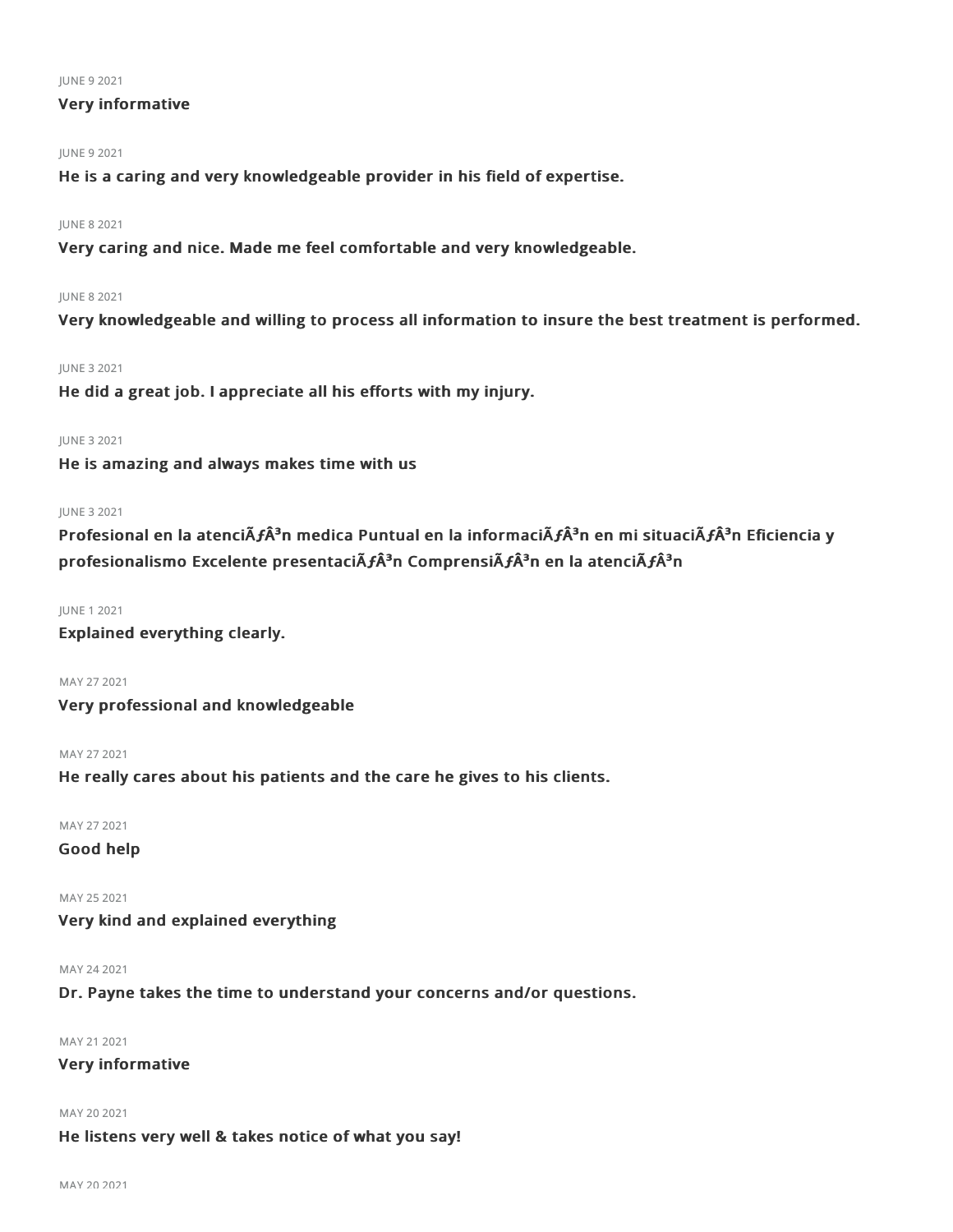## Dr. Payne was outstanding.

#### MAY 20 2021

He was very patient, very informative, listened to the concern and broke down a few trial options to narrow down the problem. He was very calm & I felt very comfortable speaking to him.

#### MAY 20 2021

Un excelente doctor, cirujano

MAY 182021

## Professional and informative

#### MAY 18 2021

Dr Payne was professional, knowledgable, He explained to me a health plan for my issue, was kind and polite.

#### MAY 182021

He was a good doctor yeah and all his follow up appointments were good with the physical therapy.

#### MAY 182021

He was very personable as well as professional. I was very impressed with him and would highly recommend him.

#### MAY 172021

Personable and likable doctor thats easy to accept treatment from

### MAY 172021

#### Very nice man

#### MAY 17 2021

Knowledgeable, patient and understanding, effective, consoling.

### MAY 172021

I felt comfortable and confident in the care I was given.

#### MAY 142021

He listens and explains well He is not interested in surgery but ways to help

#### MAY 62021

Like I said, timely and professional. Starts at the front desk. Girls are so pleasant. Never have to wait long. Doc never makes me feel rushed.

#### MAY 62021

Dr William Payne, listen to what I had to say, he Aca,-an cs kind and very thorough.

#### MAY 62021

Kind. Friendly. Listens very well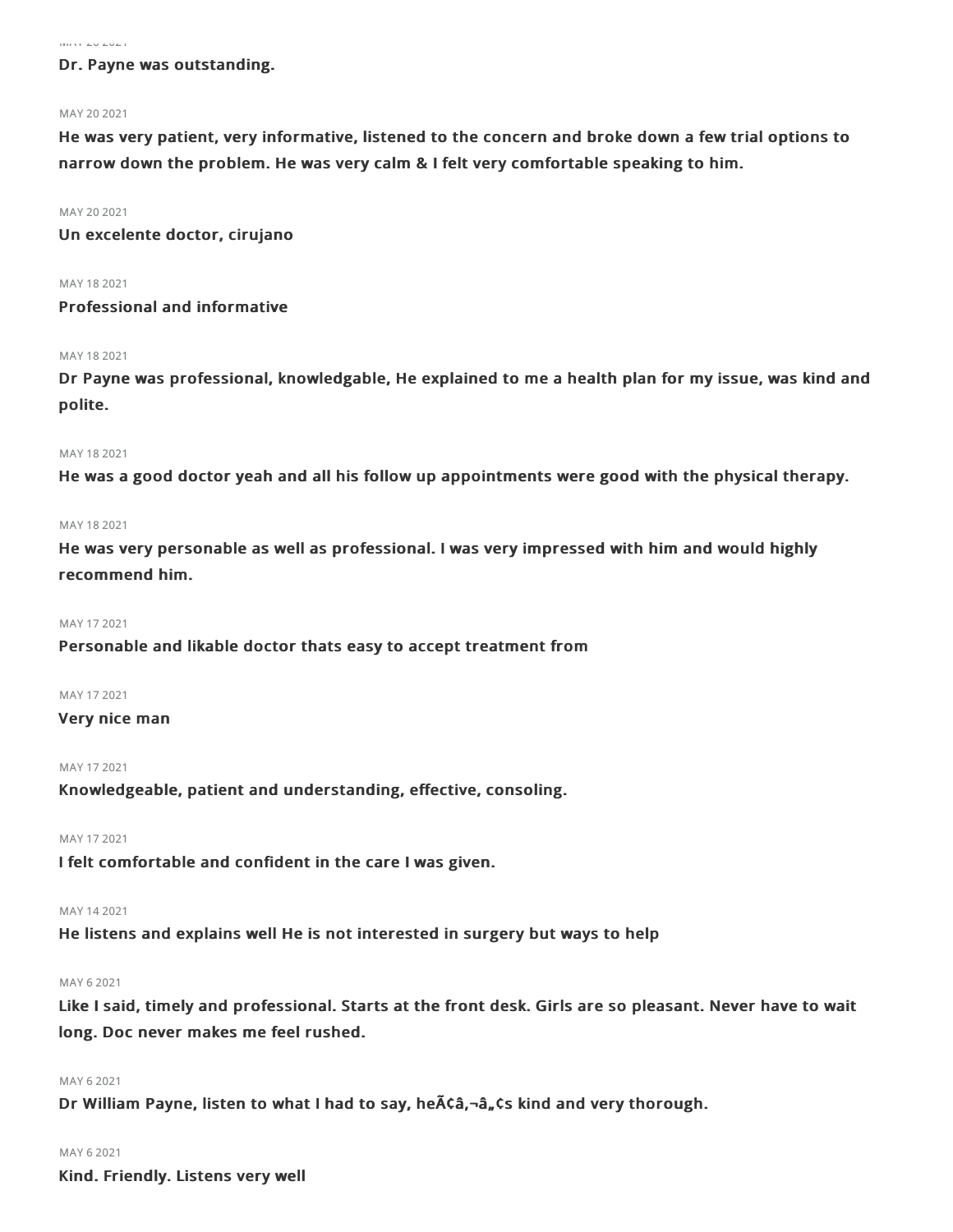MAY 62021

attentive communicative skilled

MAY 52021

Very good service

MAY 42021

Friendly, competent, professional

APRIL302021

Great doctor! Listens to his patients.

APRIL272021

Dr. Payne is competent and includes me in decisions about my care.

#### APRIL272021

He really cares about his patients and tries different things to come up with solutions for us. Also he $\tilde{A}$ Ca, $\tilde{a}$ , $\tilde{a}$ , Cs super personable and listens.

#### APRIL272021

He's knowledgeable and seemed to care about the patient.

APRIL262021

Listens to your concerns and questions.

APRIL242021 Did a wonderful job with my surgery

APRIL222021 He seems nice..Will let you know after my surgery

APRIL222021 Dr Payne is awesome!!

#### APRIL 22 2021

He told me what he thought the problem was but listened to me when I said that maybe we should get an MRI & had me get one! One problem was the continuing pain & having to wait for a week to get the MRI & another week to see the Dr.

#### APRIL222021

Thorough, efficient, friendly, compassionate

### APRIL212021

He's personable, down to earth, good listener, and conservative when recommending surgery.

APRIL212021